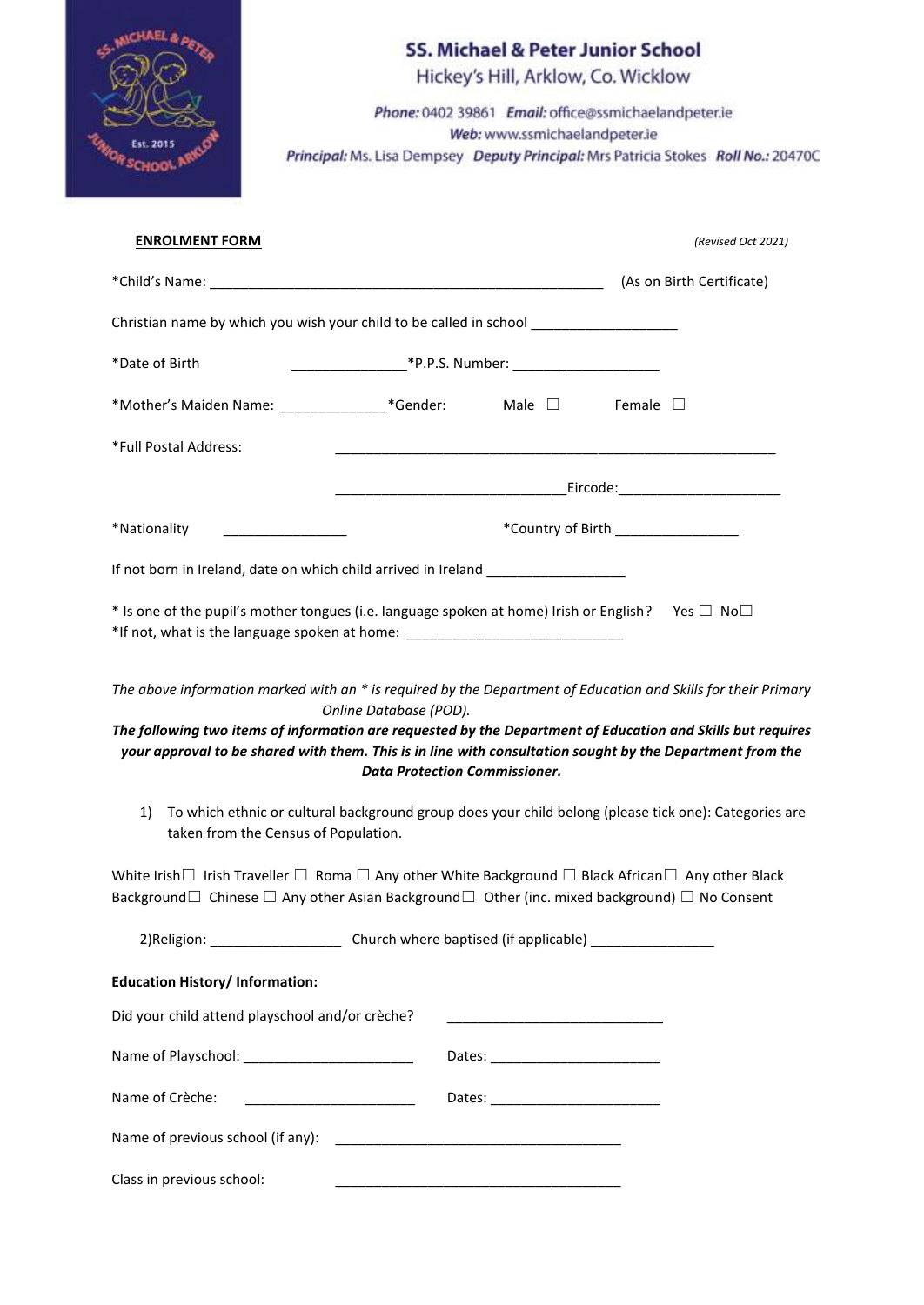|                                    | Telephone Number: _________________________________Name of Principal: ______________________________                                                                                                                                |
|------------------------------------|-------------------------------------------------------------------------------------------------------------------------------------------------------------------------------------------------------------------------------------|
| Detailed reasons for transferring: |                                                                                                                                                                                                                                     |
|                                    | <u> 1989 - Johann Harry Harry Harry Harry Harry Harry Harry Harry Harry Harry Harry Harry Harry Harry Harry Harry</u>                                                                                                               |
|                                    | (This information is essential for us to contact previous school re: Reports Discipline Attendance etc.)                                                                                                                            |
| listed above.                      | I give permission to discuss the needs of my child with the Manager/School Principal of the pre-school/school                                                                                                                       |
|                                    | <b>Date</b> the contract of the contract of the contract of the contract of the contract of the contract of the contract of the contract of the contract of the contract of the contract of the contract of the contract of the con |
| <b>Family Information</b>          |                                                                                                                                                                                                                                     |
| Place in Family:                   | <u> 1989 - Johann John Stone, mars eta biztanleria (h. 1989).</u>                                                                                                                                                                   |
| <b>Siblings Attending School:</b>  |                                                                                                                                                                                                                                     |

| <b>Mother's Name:</b>          | <b>Father's Name:</b>          |
|--------------------------------|--------------------------------|
| <b>Nationality:</b>            | <b>Nationality:</b>            |
| <b>Mobile No:</b>              | <b>Mobile No:</b>              |
| <b>Alternative Contact No:</b> | <b>Alternative Contact No:</b> |
| Email:                         | Email:                         |

\_\_\_\_\_\_\_\_\_\_\_\_\_\_\_\_\_\_\_\_\_\_\_\_\_\_\_\_\_\_\_\_\_\_\_\_\_\_\_\_\_\_\_\_\_\_

With whom does the child normally reside:

| Name: | ≀h∩ne |
|-------|-------|
|       |       |

**Telephone Number to be used for Text – a – Parent \_\_\_\_\_\_\_\_\_\_\_\_\_\_\_\_\_\_\_\_\_\_\_\_\_\_\_**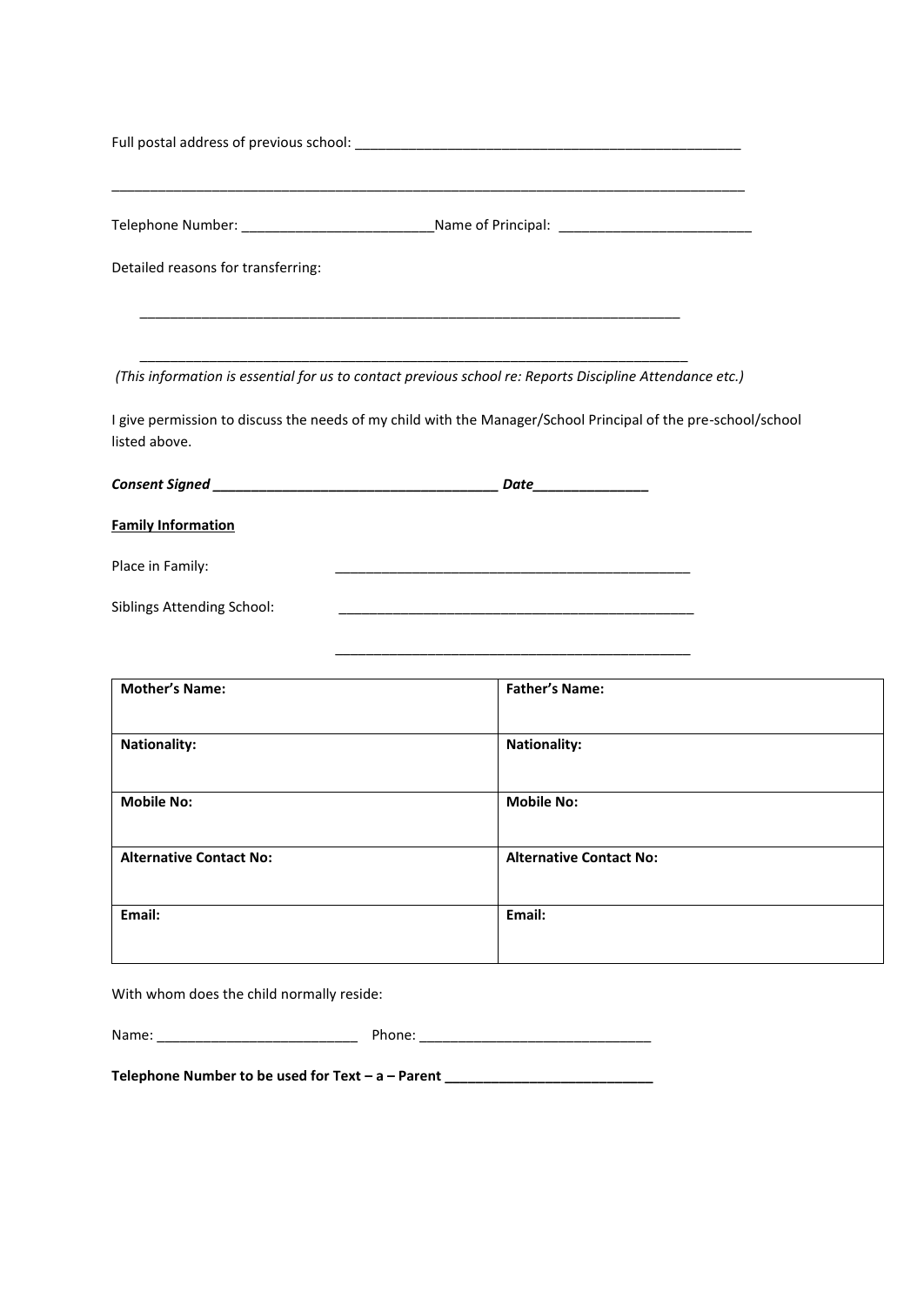## **Alternative Contact Numbers (not your own number) Please let us know if this person is a relation, minder, friend of family etc.**

| 1)<br><b>Emergency/Collection Contact:</b>                                                                                        | 2)<br><b>Emergency/Collection Contact:</b>                                                         |
|-----------------------------------------------------------------------------------------------------------------------------------|----------------------------------------------------------------------------------------------------|
| Name: _______________________________                                                                                             |                                                                                                    |
| ٠                                                                                                                                 |                                                                                                    |
| Phone Number (s): ______________________<br>$\bullet$                                                                             |                                                                                                    |
| <b>Emergency/Collection Contact:</b><br>3)                                                                                        | 4) Emergency/Collection Contact :                                                                  |
| ٠                                                                                                                                 |                                                                                                    |
| Relationship to child: _____________________                                                                                      |                                                                                                    |
| ٠                                                                                                                                 | • Phone Number (s): _______________________                                                        |
|                                                                                                                                   | Should any of these change while your child is attending this school please inform us immediately. |
|                                                                                                                                   | <b>Medical History</b>                                                                             |
| Family Doctor:                                                                                                                    |                                                                                                    |
| Address:<br><u> 1980 - Johann Harry Harry Harry Harry Harry Harry Harry Harry Harry Harry Harry Harry Harry Harry Harry Harry</u> |                                                                                                    |
| Telephone Number:                                                                                                                 | <u> 1989 - Johann Stoff, amerikansk politiker (d. 1989)</u>                                        |
| Please tick the appropriate boxes if your child has problems with any of the named medical conditions:-                           |                                                                                                    |
| Sight<br>Hearing                                                                                                                  | Speech<br>Asthma                                                                                   |
| <b>Diabetes</b><br>Epilepsy                                                                                                       | <b>Heart Condition</b><br>Mobility                                                                 |
| Has your child any allergies?<br>Yes                                                                                              | No                                                                                                 |
|                                                                                                                                   |                                                                                                    |
|                                                                                                                                   |                                                                                                    |

\_\_\_\_\_\_\_\_\_\_\_\_\_\_\_\_\_\_\_\_\_\_\_\_\_\_\_\_\_\_\_\_\_\_\_\_\_\_\_\_\_\_\_\_\_\_\_\_\_\_\_\_\_\_\_\_\_\_\_\_\_\_\_\_\_\_\_\_\_\_\_\_\_\_\_\_\_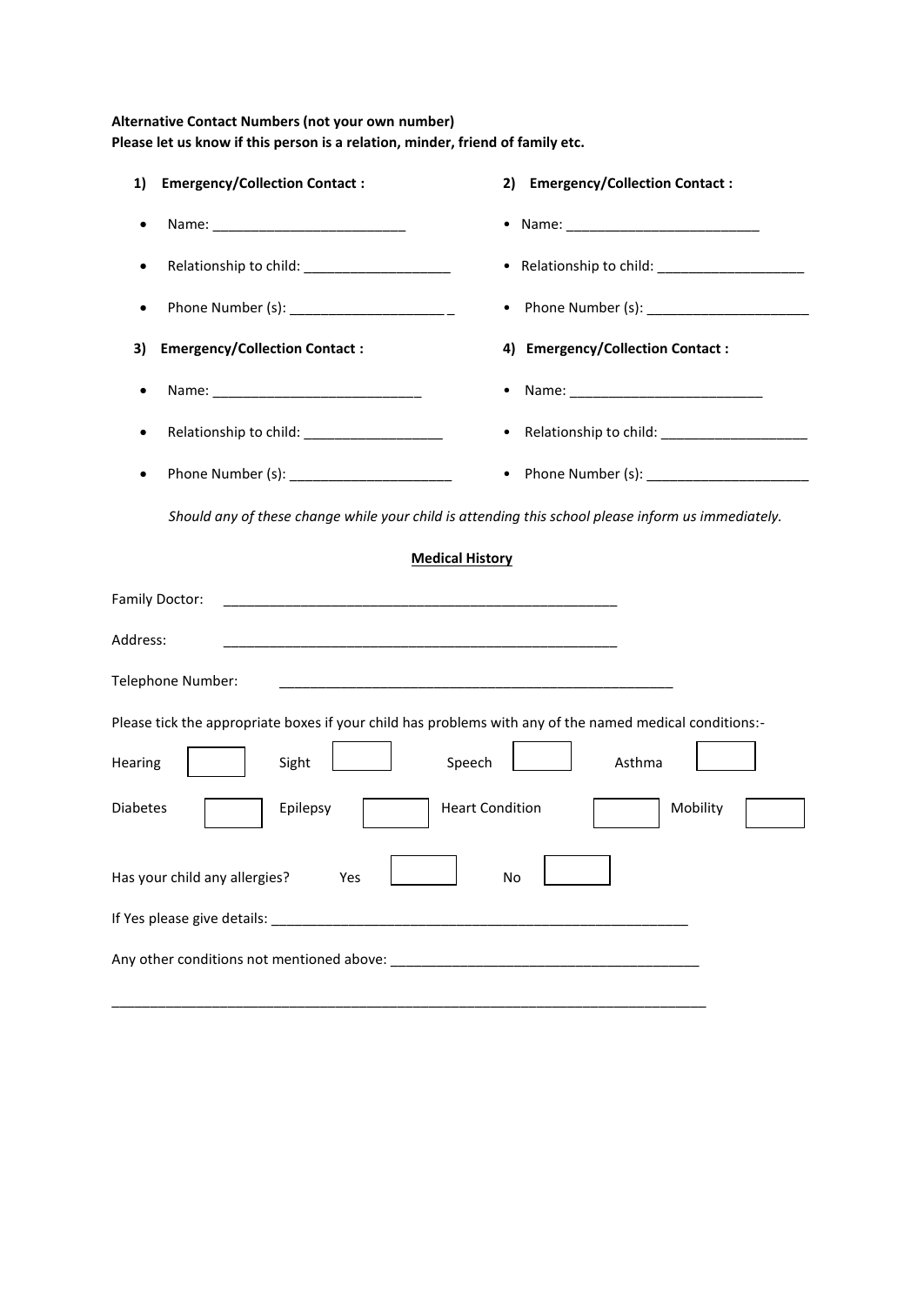#### *PARENTAL PERMISSION SECTION*

#### **Medical Emergency /Accident**

Do you give permission to administer basic first aid if your child has an accident at school/games/school tour? In the event of an accident, minor cuts and grazes will be cleaned with cold water and cotton wool. If an accident is of a more serious nature, the school will contact a parent/guardian. Yes  $□$  No  $□$ Do you give permission to staff members to apply a plaster to cuts.  $\Box$  Yes  $\Box$  No  $\Box$ Do you give permission for a staff member to take your child to hospital in case of a serious accident/illness? Yes □ No □ Are you a Medical Card Holder?  $\Box$  No  $\Box$ The HSE asks us to supply information on pupils for dental treatment, eye tests, hearing tests etc. Do you agree to this? Yes  $\Box$  No $\Box$ **Educational/Diagnostic Tests** During your child's time in SS Michael and Peter, it may be necessary from time to time for teachers to carry out diagnostic testing with your child on an individual basis in order to help them in their educational development. I give permission for any diagnostic tests to be carried out with my child. Yes  $\Box$  No  $\Box$ I give my permission to allow my child to attend additional support classes if deemed necessary. You will be informed prior to their attendance.  $\Box$  No  $\Box$ **Liaising with outside agencies** During your child's time in SS Michael and Peter, it may be necessary to contact and liaise with outside agencies and make referrals if necessary (E.g. HSE, SLT's, OT's, Medical professionals etc.). You will be informed if this is the case. I give permission to share reports to and from outside agencies where necessary.

Yes □ No □

#### **Protection Order/Safety Order/Barring Order**

| Is there a Protection Order in place in connection with your child? Yes $\Box$ No $\Box$ |  |  |
|------------------------------------------------------------------------------------------|--|--|
|------------------------------------------------------------------------------------------|--|--|

Is there a Safety Order in place in connection with your child? Yes  $\Box$  No  $\Box$ 

| Is there a Barring Order in place in connection with your child? | Yes $\Box$ No $\Box$ |
|------------------------------------------------------------------|----------------------|
|------------------------------------------------------------------|----------------------|

*If there is a Protection/Safety/Barring Order in place in connection with your child a copy must be furnished to the Principal before the child starts school. If a Protection/Safety Order or/and Barring Order is put in place during your child's attendance at this school a copy must be furnished immediately to the Principal. The school should be made aware of the name of any person whose custody the child should not be given. Photo id should also be provided.*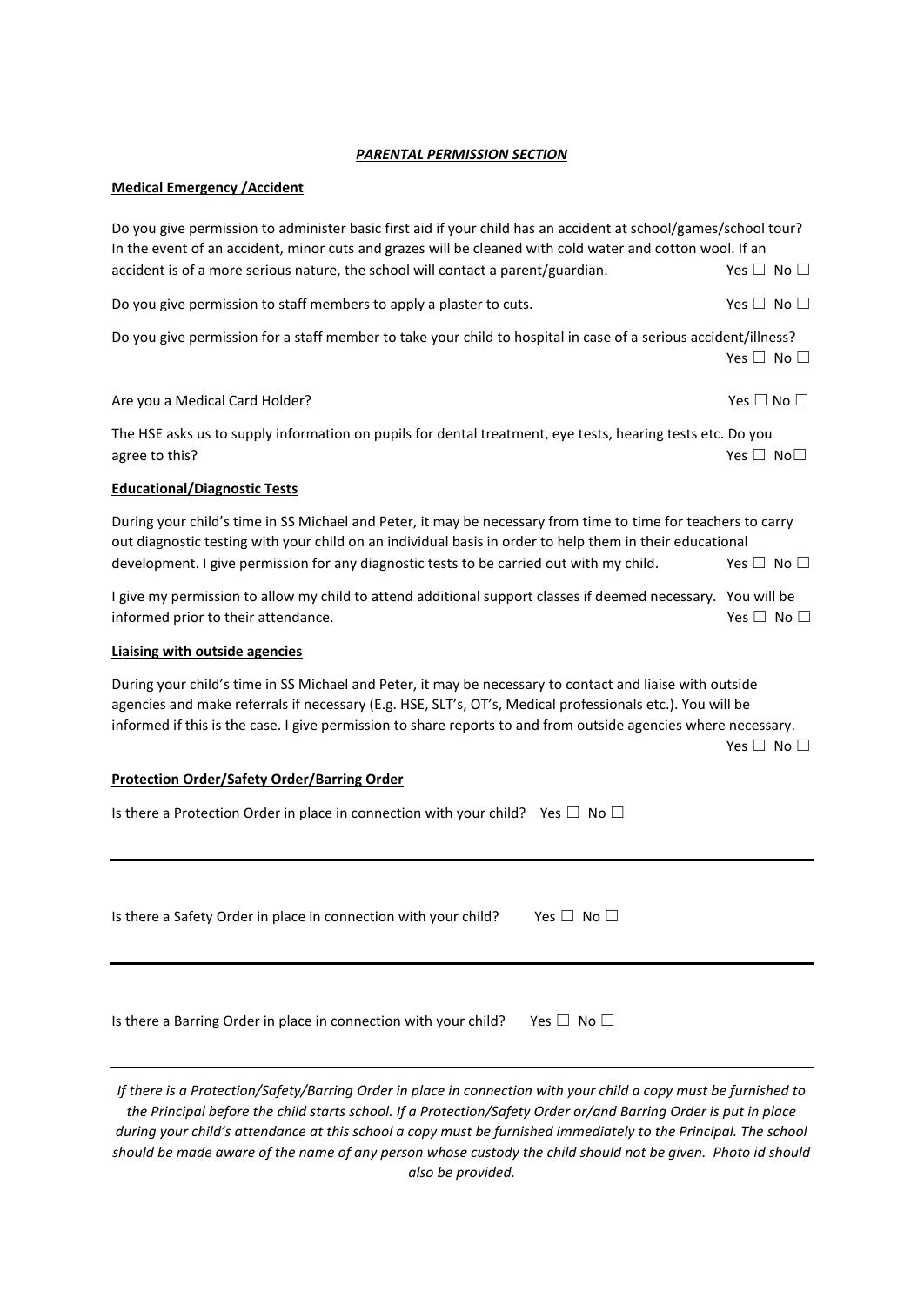#### **School Photographs/Recordings**

Do you give permission for your child to be included in school photos for internal use? – e.g. displays in the classroom, corridors and in the school hall etc.?  $\Box$  Yes  $\Box$  No  $\Box$ 

Do you give permission for your child to be included in school photographs/videos; some of which may be posted on the school website/ social media pages including Twitter, Facebook and Seesaw/ school newsletter? The caption will not include individual names.  $Yes \Box No \Box$ 

Sometimes journalists visit our school to take pictures of children (e.g. awards/prizes, sporting events, first day of school, Communion etc.) Do you give permission for your child to be included in these? Individual names may be included in the caption.  $\Box$  Yes  $\Box$  No  $\Box$ 

## *Please Note: A photo of all children in the school will be taken for administrative purposes for internal use. Sometimes a large group/class photo may be taken and it may not be possible to exclude a particular child from the photo. The Board of Management/Staff cannot be held responsible for pictures/videos taken by people at school events.*

#### **Policies**

| I have read and I am in agreement with the Code of Behaviour of SS. Michael and Peter Junior School.                       |                      |  |
|----------------------------------------------------------------------------------------------------------------------------|----------------------|--|
| (available on the website)                                                                                                 | Yes $\Box$ No $\Box$ |  |
| I agree to abide by and cooperate with the school's policy on the school uniform.                                          | Yes $\Box$ No $\Box$ |  |
| I agree to abide by the Healthy Eating Policy.                                                                             | Yes $\Box$ No $\Box$ |  |
| I agree to abide by the Nut Product/Sesame Product ban.                                                                    | Yes $\Box$ No $\Box$ |  |
| I have read the Internet Acceptable Use Policy on the website and grant permission for my child to access the<br>internet. | Yes $\Box$ No $\Box$ |  |
| <b>School Ethos</b>                                                                                                        |                      |  |
| I agree to cooperate with the staff and support the ethos of the school.                                                   | Yes $\Box$ No $\Box$ |  |
| <b>Stay Safe Programme/RSE Programme</b>                                                                                   |                      |  |
| I give permission for my child to take part in Stay Safe/RSE programmes.                                                   | Yes $\Box$ No $\Box$ |  |
| <b>School Tours/Field Trips</b>                                                                                            |                      |  |
| I give permission for my child to participate in all School Tours (details of which will be notified to you) and           |                      |  |
| short local trips. (church/library/nature walks etc.)                                                                      | Yes $\Box$ No $\Box$ |  |

## **Please tick to indicate that you understand:**

#### **Contact Details**

I agree to contact the school immediately if I change my address or telephone details as these are essential for contact with parents and the text a parent scheme.  $\Box$ 

#### **Absences**

I understand that the school must report to Túsla if a child is absent from school for 20 days or more and that if a child is absent for a prolonged period but less than 20 days without explanation and the parents cannot be contacted the school will inform the relevant authorities.  $\Box$